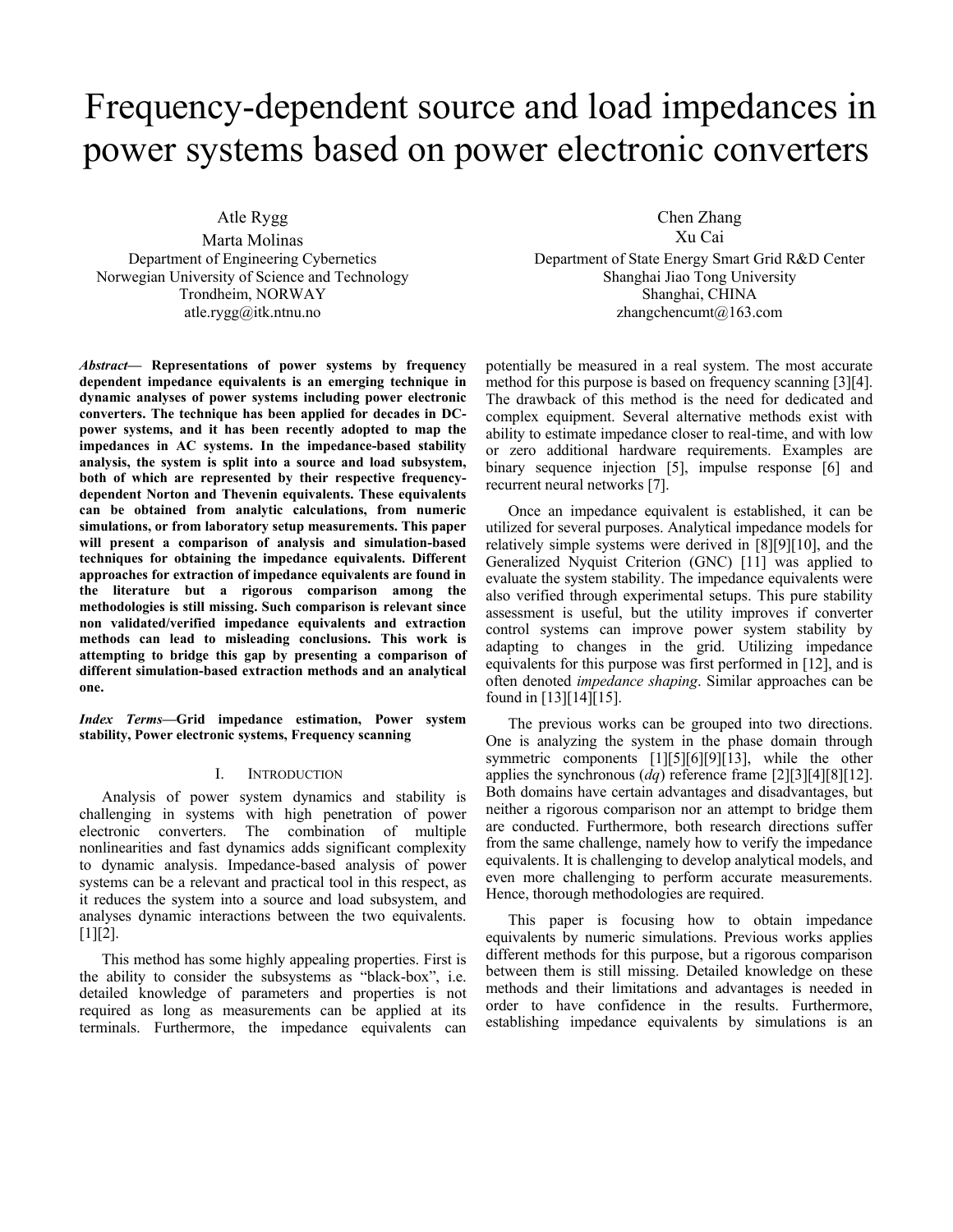important step towards experimental setups in laboratories or full-scale systems. The paper outline is as follows: Section II describes the applied methods for obtaining impedance equivalents through custom-built routines in Matlab. Section III presents the case study system being analyzed, while section IV outlines the derivation of an analytical impedance model for the same system. Section V contains the results, while recommendations and conclusions are presented in sections VI and VII.

## II. OBTAINING IMPEDANCE EQUIVALENTS BY SIMULATION

When the impedance equivalents are obtained through numeric simulations, a disturbance, or perturbation, is injected at the defined interface point between source and load subsystems, see Figure 1. The disturbance is normally selected either as a shunt current injection, or as a series voltage injection. The applicability of injection method depends on the ratio between source and load impedance at a given frequency. The system with lowest impedance is suited for current injection, since it will absorb most of the injected current. However, the opposite conclusion holds for series voltage injection. In other words, it can be difficult to estimate both impedances using one of the methods.

The second choice is related with frequency content. The perturbation can contain a sum of several frequency components (*multi-tone*), or each frequency can be injected individually (*single-tone*). The single-tone approach is also denoted frequency scanning/sweeping, and is expected to be more accurate. However, as multi-tone requires only a single injection signal, the required simulation time is significantly lower, and processing is faster. This is also advantageous in experimental setups, as the method is more close to real-time. Additionally, the multi-tone principle is not limited to sinusoidal signals. Binary signal injection is performed in [5], while impulse-response is conducted in [6]. It is remarked that a challenge associated with multi-tone injection is the possible cross-coupling between different frequency. This was investigated in [16] in the case of diode rectifier loads.

## *A. Challenges*

There are two main challenges that complicates the task of estimating frequency dependent impedance equivalents of AC power systems with high power electronics penetration. First, the impact of power electronics and control non-linearities. The impedances are generally dependent on the actual operation point of the system, and must hence be evaluated in a neighborhood of this point. For analytical impedance calculations, this is handled through linearization and smallsignal analysis. For simulation or measurement-based analysis, a small disturbance is superimposed into the system during operation, and the results must be accurately processed to obtain the impedance equivalents. The second challenge is the lack of a well-defined equilibrium point in three-phase AC-systems' time varying instantaneous voltage and currents. The impedance approach performs a linearization around a steady-state equilibrium, and this is not straightforward when the system instantaneous voltages and currents are alternating. This challenge is addressed by introducing sequence domain decomposition [1] or synchronous reference frame

transformation [2] to obtain an equilibrium point where all state variables are constant.



**Figure 1: Illustration of impedance-based dynamic modeling of power system in** *dq***-domain**

## *B. Outline of procedure*

The synchronous (*dq*)-reference frame is applied in this work, but the methodology is very similar for the sequence domain. The following section presents the procedure applied to obtain the impedance equivalents, referring to the flowcharts in Figure 2. The procedure are identical for both series voltage and shunt current injection. On the other hand, there are minor differences between single-tone injection and multi-tone injection as seen in the figure. Still, the following main principles remain the same:

- 1) Frequency selection
- 2) Simulation
- 3) FFT and related calculations
- 4) Impedance calculation

Each of these steps are now described in detail, using the following nomenclature:

- lower case: time-domain signals
- UPPER case: Frequency domain signals (complex)
- **BOLD** upper case: Vectors of complex numbers
- **BOLD** underlined upper case: Matrix of vectors of complex numbers, typically a *2x2* matrix

## *1) Frequency selection*

The first step is to select a vector of frequencies  $f_{tab} = [f_1, f_2, ..., f_n]$  where the impedance should be estimated. The vector can normally be chosen arbitrarily, but the fundamental (e.g. 50 Hz) should be omitted since the presence of background voltages and currents will corrupt the impedance calculation at this frequency unless dedicated techniques are applied to remove these components.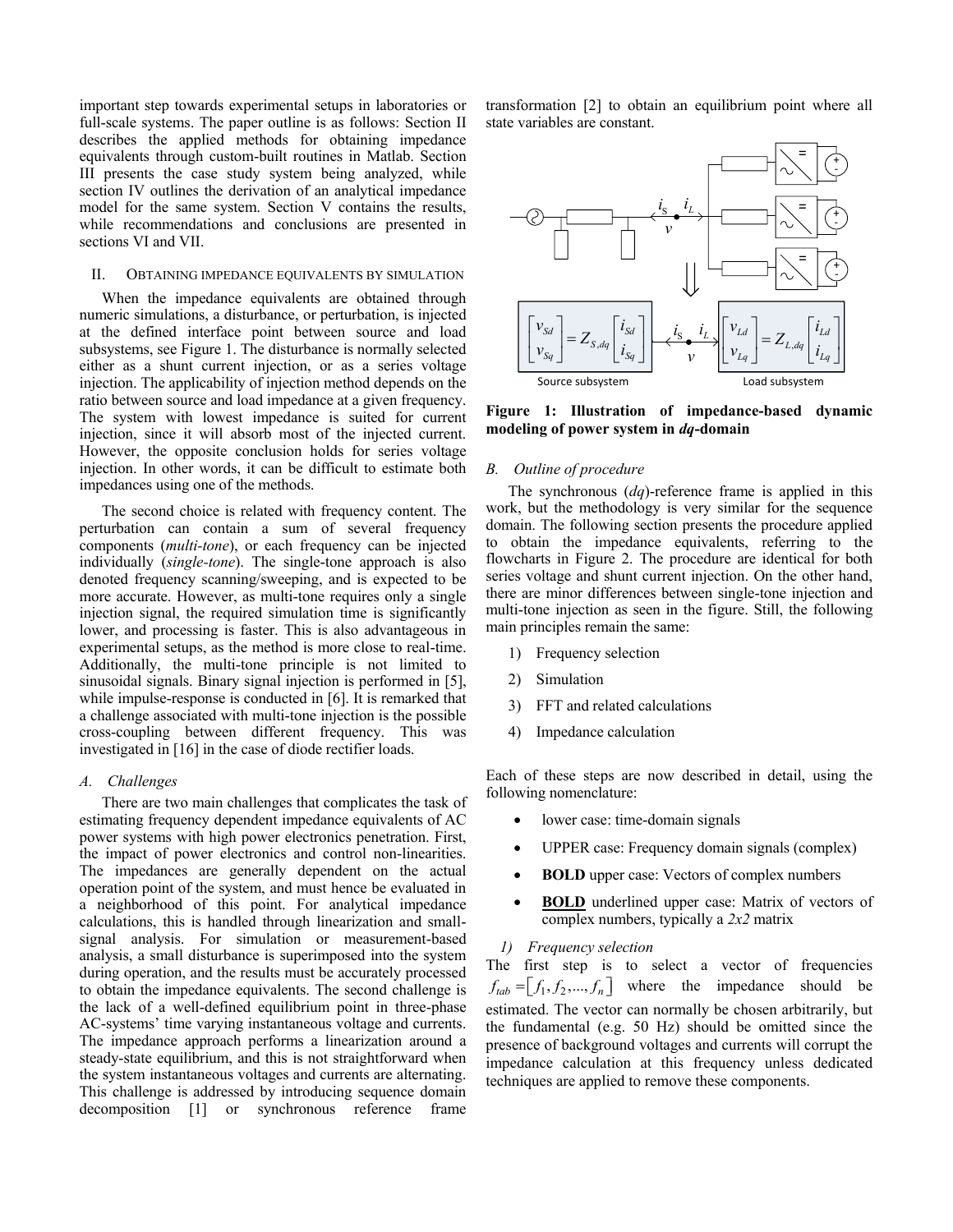

**Figure 2: Flowchart for impedance estimation by simulation in dq-domain. Left: Single-tone, right: Multitone**

## *2) Simulation*

The next step is to simulate the system with proper perturbation injection applied. Since there are four impedances to be estimated, at least two sets of linear independent perturbation signals need to be applied separately [2][3]. These are denoted  $i_{p1}$ ,  $i_{p2}$  for shunt current injection, and  $u_{p1}$ ,  $u_{p2}$  for series voltage injection. They can be generated in many ways, and in this paper, the following choice is made:

- First perturbation  $(i_{p1}$  or  $u_{p1}$ ): Symmetrical threephase positive sequence perturbation
- Second perturbation  $(i_{p2}$  or  $u_{p2})$ : Symmetrical threephase negative sequence perturbation

Since the frequencies in *ftab* are referred to the *dq*-frame, the perturbation must be transformed back to phase domain in order to be compatible with the injection structure in Figure 3. The following phase-domain equations will give the desired frequency component in the *dq*-domain:

$$
i_{p1}^{abc} = I_{p1, mag} \left[ \sin((\omega_p + \omega_1)t + \varphi_{p1}) + i_{p1}^{abc} = I_{p1, mag} \left[ (\omega_p + \omega_1)t - \frac{2\pi}{3} + \varphi_{p1} \right] \right]
$$
(1)  

$$
= \sin((\omega_p + \omega_1)t + \frac{2\pi}{3} + \varphi_{p1}) + \sin((\omega_p - \omega_1)t + \varphi_{p2}) + \sin((\omega_p - \omega_1)t + \frac{2\pi}{3} + \varphi_{p2}) + \sin((\omega_p - \omega_1)t + \frac{2\pi}{3} + \varphi_{p2}) \right]
$$
(2)

where  $\omega_1$  is the fundamental frequency of the system,  $\omega_p$  is the perturbation frequency,  $I_{p, mag}$  is the magnitude of perturbation, while  $\varphi$ <sub>p</sub> is the perturbation phase angle. The choice of perturbation magnitude is discussed later, while the phase angle can be chosen arbitrarily. Note that corresponding equations can be obtained for series voltage injection by simply replacing *"i"* with *"u"*. The relevant measurements to store are the three-phase time-domain source current and voltage  $i_S^{abc}$ ,  $u_S^{abc}$  and the load current and voltage  $i_L^{abc}$ ,  $u_L^{abc}$ , see Figure 1. For single-tone injection, equations (1) and (2) are applied directly in individual simulations for each element in *ftab*. For multi-tone injection, the different frequency components are combined into a combined perturbation signal as follows:

$$
i_{p1,Mu}^{abc} = \sum_{i=1}^{n} i_{p1}^{abc} \left( \omega_i, \varphi_{p,i} \right)
$$
 (3)

Where  $i_{p1}^{abc}$  is the single-tone three-phase signal from (1).

## *3) FFT and related calculations*

In this paper, the impedances are calculated in the synchronous (*dq*) reference frame. Hence, the measured timedomain phase signals must be transformed to the *dq* frame. This is achieved through the Parks Transform. The synchronous reference frame time-domain vectors can directly be transformed into the frequency domain by a Fast Fourier Transform (FFT) algorithm. With the d-axis voltage as an example, the desired output from the FFT-calculation is a vector of complex numbers  $U_d = \begin{bmatrix} U_{d,1}, U_{d,2},..., U_{d,N} \end{bmatrix}$  that will reproduce the time-domain vector  $u_d$  as follows:

$$
u_{d}(t_{i}) = \sum_{j=1}^{N} |U_{d,j}| \sin(\omega_{k}t_{i} + \angle U_{d,j})
$$
 (4)

 $t_i = t_0 + i \cdot \Delta t$  is a discrete time instant from the simulation results, assuming a fixed-step solver with time step  $\Delta t$ . *N* is the number of data points in the time-series, which also equals the number of elements in  $U_d$ . Similarly,  $\omega_k$  is the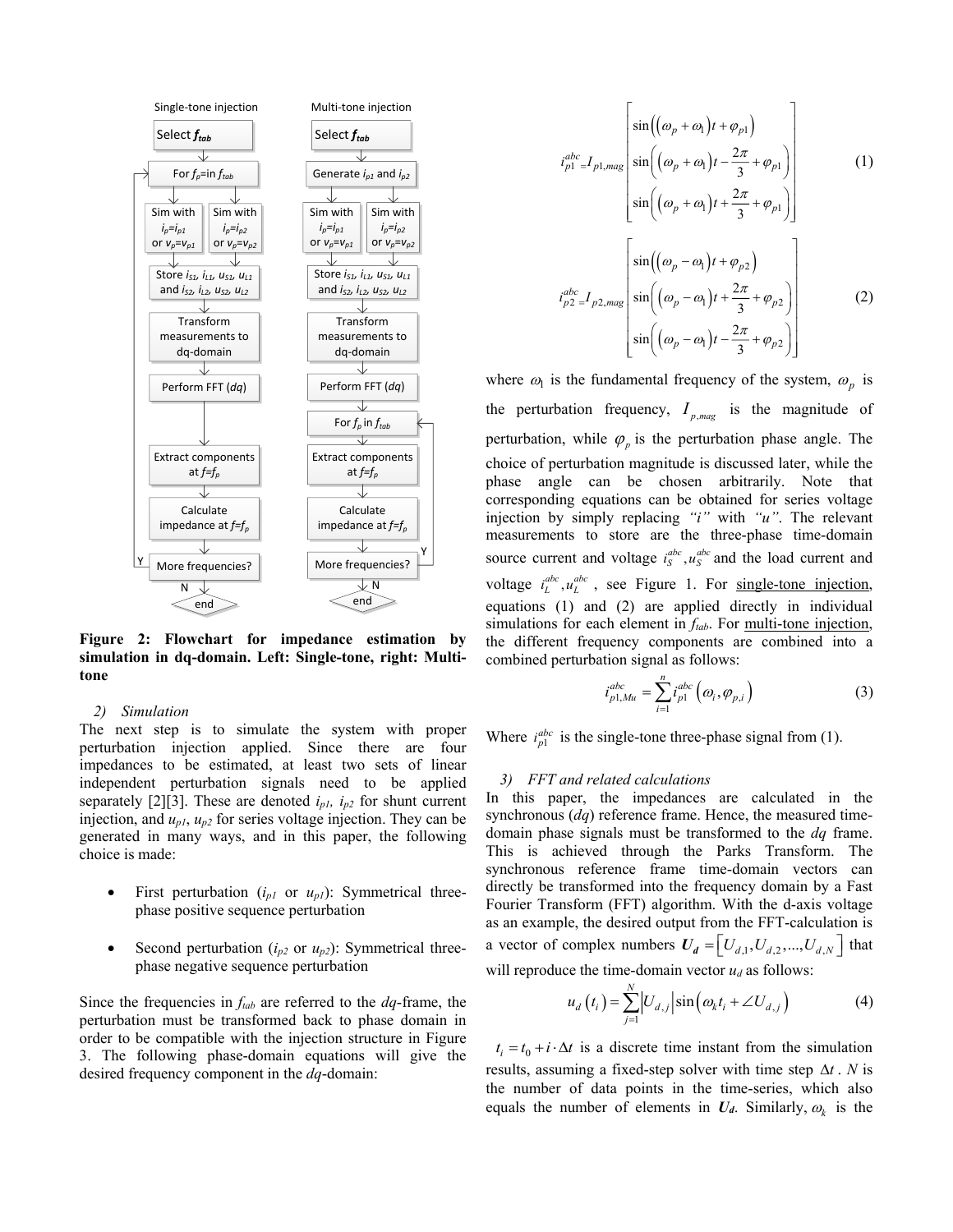frequency corresponding to the  $k^{th}$  element of  $U_d$ , and can be written as  $\omega_k = 2\pi \frac{k-1}{r}$ *fft k*  $\omega_k = 2\pi \frac{\kappa - 1}{T_m}$ , where  $T_{ff} = N\Delta t$  is the total

duration of the time-domain input to the FFT.

With single-tone injection, only one element in  $U_d$  is of interest per simulation, namely the element with index *k* such that  $\omega_k = \omega_p$ , i.e. the perturbation frequency from (1). According to the flowchart in Figure 2, this element is then extracted for all relevant voltage and current measurements. The same procedure must then be repeated *n* times, once for each element in *ftab*.

With multi-tone injection, all frequencies are incorporated into a combined perturbation signal. Hence, the FFT needs only to be performed once, and all relevant elements can be extracted from the same FFT-vector. This will again yield *n* elements, one per frequency in *ftab*. This is also illustrated in Figure 2.

#### *4) Impedance calculation*

The final step is to calculate the impedances based on the set of complex *dq*-domain voltage and current vectors. This is achieved by solving the following matrix for  $\underline{\mathbf{Z}}_{dq}$ :

$$
\begin{bmatrix} \boldsymbol{U}_{d1} & \boldsymbol{U}_{q1} \\ \boldsymbol{U}_{d2} & \boldsymbol{U}_{q2} \end{bmatrix} = \begin{bmatrix} \boldsymbol{Z}_{dd} & \boldsymbol{Z}_{dq} \\ \boldsymbol{Z}_{qd} & \boldsymbol{Z}_{qq} \end{bmatrix} \cdot \begin{bmatrix} \boldsymbol{I}_{d1} & \boldsymbol{I}_{q1} \\ \boldsymbol{I}_{d2} & \boldsymbol{I}_{q2} \end{bmatrix}
$$
 (5)

Recall that the notation implies that this is a matrix equation of complex vectors, e.g.  $U_{d1} = \begin{bmatrix} U_{d1,1}, U_{d1,2},..., U_{d1,n} \end{bmatrix}$  etc., hence the impedance matrix needs to be solved *n* times, once for each perturbation frequency in *ftab*.

## III. CASE STUDY SYSTEM

A simple benchmark system is developed and implemented for the analysis, and is presented in Figure 3. The system contains a single grid-connected Voltage Source Converter (VSC), including its filter impedance *Zconv*. The grid is modeled with equivalent Thevenin voltage *vth* and impedance *Zth*.



**Figure 3: Benchmark system containing a single gridconnected converter. Upper figure: shunt current injection. Lower figure: series voltage injection.**

The key part of the case study system is the VSC control system. Although control systems do not represent an impedance under the traditional definition, it will be shown later that it contributes to altered input impedance of the VSC. This additional impedance is highly dependent on the operation point as well as the frequency, and is difficult to obtain from calculations unless all parameter values are known with high accuracy.

The control system applied in the analysis is a current control scheme in the synchronous (*dq*) reference frame, including decoupling and feed-forward terms. See Figure 5 for an overview.  $K_{pi}$  and  $T_{ii}$  are the current PI controller gain and integration time constant, respectively.  $T_u$  is the filter time constant for the voltage feed-forward. *ω<sup>1</sup>* is the fundamental frequency in rad/s, while *θPLL* is the fundamental phase angle obtained from the Phase Lock Loop (PLL). A standard Pulse-Width Modulation (PWM) scheme is applied to obtain the resulting gate signal commands g1…g6 in the two-level VSC.

The PLL has also significant impact on the resulting converter impedance. Hence, both the choice of PLL structure and its tuning is important. In this work, a standard Synchronous Reference Frame PLL (SRF-PLL) is applied, see Figure 4. The voltage measurement is applied on the grid side of the filter *Zconv*, and is normalized to obtain per unit values. *KPLL* is the controller gain.



**Figure 4: Structure of Synchronous Reference Frame Phase Lock Loop (SRF-PLL)**



**Figure 5: Structure of VSC control system with synchronous reference frame current control**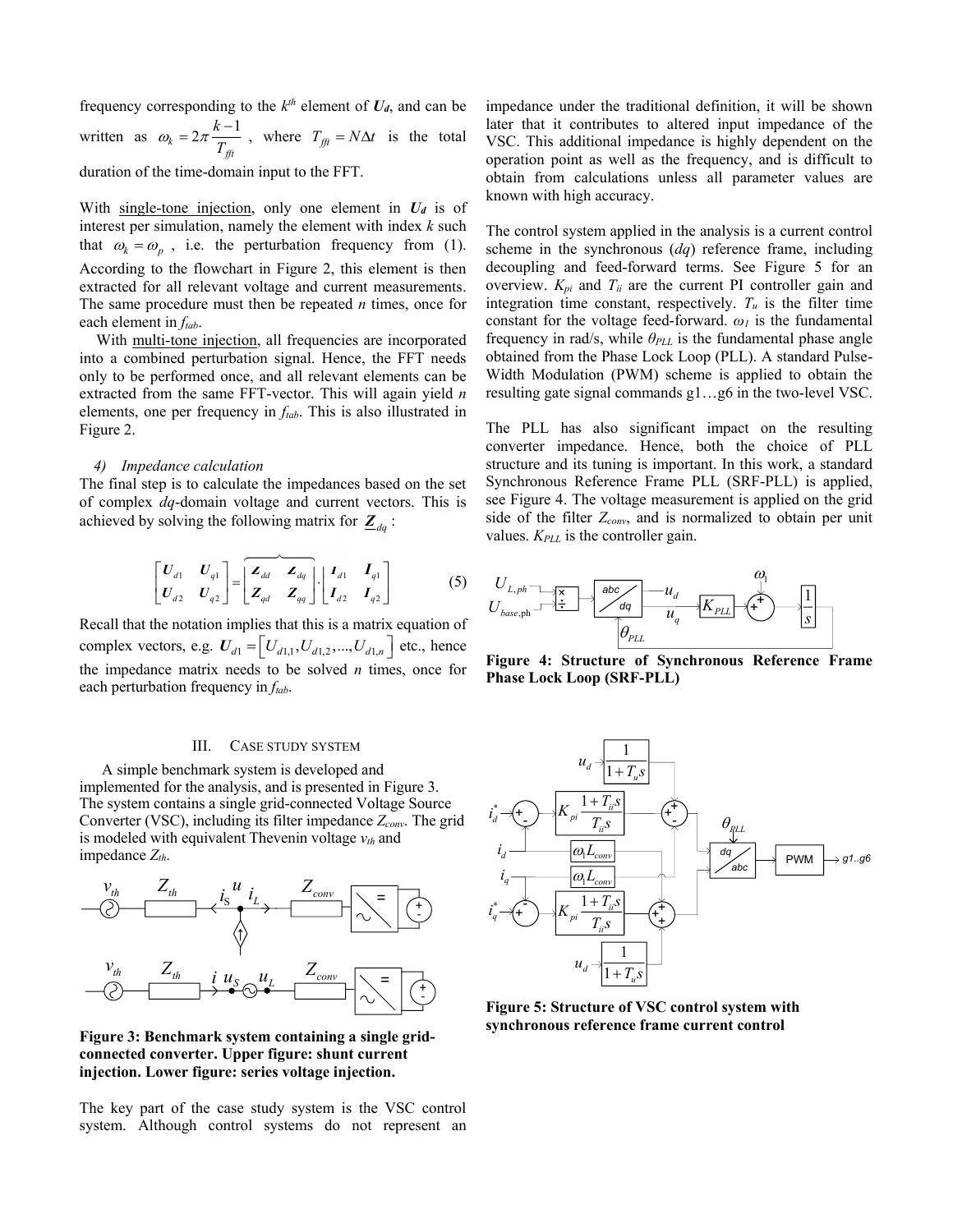#### IV. VSC ANALYTICAL IMPEDANCE MODEL

Previous works have contributed to development of VSC impedance models in the synchronous reference frame. For details on how such models can be derived, see [8]. It is also possible to derive models directly in the phase domain as shown in [9]. The procedure of deriving impedance models is based on small-signal analysis. Non-linear parts of the system need to be linearized around a stationary point. Two nonlinearities are considered in the converter model applied in this work:

- *abc-to-dq* transformation in the PLL
- Pulse-Width Modulation and sampling delay



**Figure 6: VSC equivalent in the synchronous reference frame**

The model is based on the converter equivalent in the synchronous reference frame as presented in Figure 6. The objective is to express all state variables in the system as a linear function of  $i_d$ ,  $i_q$ ,  $u_d$ ,  $u_q$  and to rearrange/solve these expressions to comply with the following notation:

$$
\underline{u}_{dq} = \begin{bmatrix} u_d \\ u_q \end{bmatrix} = \begin{bmatrix} Z_{dd} & Z_{dq} \\ Z_{qd} & Z_{qq} \end{bmatrix} \begin{bmatrix} i_d \\ i_q \end{bmatrix} = Z_{dq} i_{dq} \tag{6}
$$

The main challenge in this procedure is to handle the terms  $u_{DC}d_d$  and  $u_{DC}d_q$  properly. In this work a constant DCvoltage is assumed, hence it is sufficient to express the duty cycles as a function of  $i_d$ ,  $i_d$ ,  $u_d$ ,  $u_d$ . However, due to the dynamics of the PLL, an angular shift between the system reference frame and the control system reference frame is introduced. By linearizing the angular shift or error can be estimated as [8]:

$$
\Delta \theta = \theta_{PLL}^c - \theta_{PLL}^s = \frac{H_{PLL}(s)}{s + H_{PLL}(s)V_d^s} \Delta u_q^s = G_{PLL} \Delta u_q^s \tag{7}
$$

Where superscript *'s'* denotes the system reference frame, while *'c'* denotes the converter reference frame as defined in [8].  $H_{PLL} = K_{PLL}$  is the PLL transfer function, while  $\Delta u_q^s$ denotes the small-signal value of the q-axis voltage in the connection point. With this estimate of  $\Delta\theta$  the control system can be referred to the system domain by appropriate transformation matrices. Mathematical details are omitted here since the development is based on [8].

The resulting impedance model can be written as

$$
Z_{dq} = \left(I - U_{DC} \left(G_{cc} G_{pwm} G_{PLL}^{i} + G_{fv} G_{pwm} G_{PLL}^{v} + G_{PLL}^{d}\right)\right)^{-1}
$$
  
 
$$
\cdot \left(Z_0 + U_{DC} G_{cc} G_{pwm}\right)
$$
 (8)

where *I* is the  $2x2$  identity matrix,  $U_{DC}$  is the constant DCvoltage, and the transfer functions given by:

$$
G_{cc} = \begin{bmatrix} K_{pi} \frac{1 + T_{ii}S}{T_{ii}S} & 0 \\ 0 & K_{pi} \frac{1 + T_{ii}S}{T_{ii}S} \end{bmatrix} - \text{Current controller}
$$
  
\n
$$
G_{PWM} = \begin{bmatrix} H_{PWM} & 0 \\ 0 & H_{PWM} \end{bmatrix} - \text{PWM delay approximation}
$$
  
\n
$$
G_{fv} = \begin{bmatrix} \frac{1}{1 + T_{u}S} & 0 \\ 0 & \frac{1}{1 + T_{u}S} \end{bmatrix} - \text{Voltage feed-forward filter}
$$
  
\n
$$
G_{PLL}^i = \begin{bmatrix} 0 & G_{PLL}I_{q}^s \\ 0 & -G_{PLL}I_{d}^s \end{bmatrix} - \text{Current PLL shift}
$$
  
\n
$$
G_{PLL}^d = \begin{bmatrix} 0 & -G_{PLL}D_{q}^s \\ 0 & G_{PLL}D_{d}^s \end{bmatrix} - \text{Duty cycle PLL shift}
$$
  
\n
$$
G_{PLL}^d = \begin{bmatrix} 1 & G_{PLL}V_{d}^s \\ 0 & 1 - G_{PLL}V_{d}^s \end{bmatrix} - \text{Voltage PLL shift}
$$
  
\n
$$
Z_0 = \begin{bmatrix} R_{conv} + sL_{conv} & -\omega_1 L_{conv} \\ \omega_1 L_{conv} & R_{conv} + sL_{conv} \end{bmatrix} - \text{Filter impedance}
$$

The parameters  $I_q^s$ ,  $I_d^s$ ,  $D_d^s$ ,  $D_q^s$ ,  $V_d^s$ ,  $V_q^s$  represent the steadystate operation point for current, duty cycle and voltage, and must be obtained from either analytic calculation or from numeric simulation. It is remarked that although the reference system contains only a single converter, the resulting analytic impedance model is complicated to derive. For larger systems containing many converters, transformers, lines and cables, development of analytical impedance models seems not a practical approach. However, they are useful for comparison purposes in the simple system analyzed in this paper, as will be shown in the next section.

#### V. RESULTS

The results presented in this section are all based on the system in Figure 3, with the operating point and parameter values given in Table 1. The operation point is arbitrarily chosen, and represents a condition with a relatively highly loaded converter. Due to space limitations, the comparison is presented for the load impedance equivalent only. This is also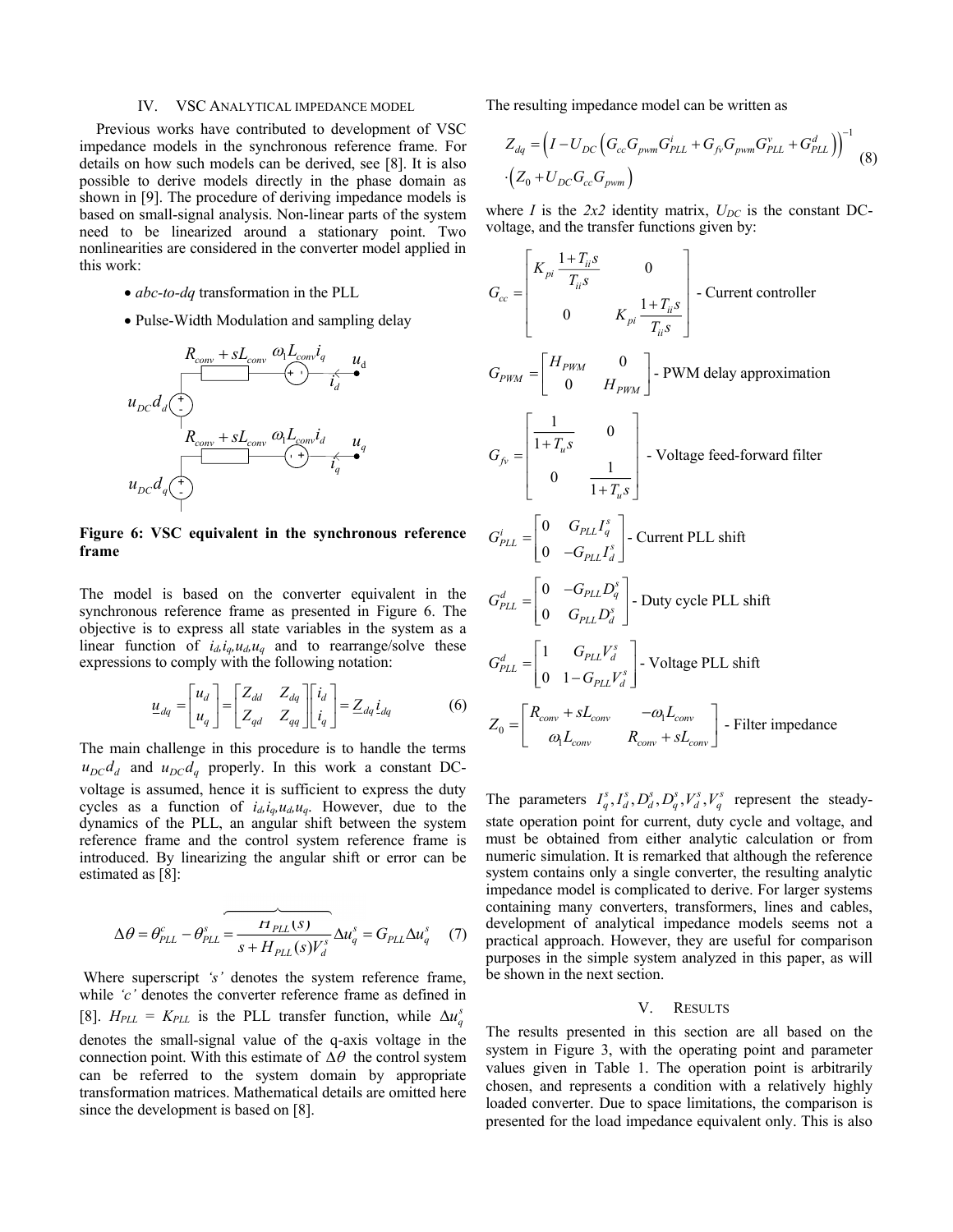justified from the fact that the source subsystem is limited to a Thevenin equivalent. The impedance is simulated and compared for nine cases, see Table 2

Figure 7 and Figure 8 show the comparison between average model cases (1 to 4) and switching model cases (5 to 8), respectively. The analytical model (case 0) is included in both figures. The average model cases have close to equal impedance in all channels for all frequencies. The match with the analytical model is also good. Some deviations with the analytic model can be seen at the highest frequencies. This is expected to be caused by the non-linear behavior of the PWM. In addition, there is some mismatch for the impedance *Zqd*. This is explained by the fact that its value is 1-2 decades lower than the other, and is hence very challenging to estimate.

The switching model results presented in Figure 8 are not as accurate as the average model results. The match is relatively good for the diagonal elements *Zdd* and *Zqq*, while the offdiagonal elements  $Z_{dq}$  and  $Z_{qd}$  are significantly corrupted by noise. Apparently, the two methods based on series voltage injection performs better than shunt current injection. The latter phenomena is expected since a current controlled converter is high-ohmic, and consequently the grid will absorb most of the injected current.

**Table 1: Case study information and parameters**

| Parameter                   | Value                    | <b>Parameter</b>                    | Value         |
|-----------------------------|--------------------------|-------------------------------------|---------------|
| <b>Grid voltage</b>         | 690 V                    | d-axis current                      | $0.8$ p.u.    |
| System power<br><b>base</b> | 1 MVA                    | q-axis current                      | 0.5 p.u. cap. |
| Grid<br>impedance           | $0.01 + j0.15$ p.u.      | <b>Converter DC-</b><br>voltage     | 1400 V        |
| <b>Filter</b><br>impedance  | $0.01 + j0.15$ p.u.      | Converter<br>switching<br>frequency | 2500 Hz       |
| Converter<br>type           | 2-level                  | <b>Converter filter</b><br>type     | L             |
| Converter<br>modulation     | Sinusoidal<br><b>PWM</b> |                                     |               |

| <b>Table 2: Overview of cases</b> |                                  |                            |                                             |  |
|-----------------------------------|----------------------------------|----------------------------|---------------------------------------------|--|
| Case nr.                          | Series voltage/<br>Shunt current | Single-tone/<br>Multi-tone | model/<br>Average<br><b>Switching model</b> |  |
| Case 0                            | Analytical model                 |                            |                                             |  |
| <b>Case 1</b>                     | Voltage                          | Single                     | Average                                     |  |
| Case 2                            | Current                          | Single                     | Average                                     |  |
| Case 3                            | Voltage                          | Multi                      | Average                                     |  |
| Case 4                            | Current                          | Multi                      | Average                                     |  |
| Case 5                            | Voltage                          | Single                     | Switching                                   |  |
| Case 6                            | Current                          | Single                     | Switching                                   |  |
| Case 7                            | Voltage                          | Multi                      | Switching                                   |  |
| Case 8                            | Current                          | Multi                      | Switching                                   |  |



**Figure 7: Comparing analytical model (Case 0) with average model cases (1 to 4)**



**Figure 8: Comparing analytical model (case 0) with switching model cases (5 to 8)**

The ability to estimate accurately the impedance equivalents depends also on the magnitude of perturbation injection. This is equivalent to the value of  $I_{p, mag}$  in (1). A too high value can have impact on the operation point, hence making the small-signal assumption invalid. On the other hand, a too low value introduces challenges with signal processing and numeric accuracy. Based on these issues, a sensitivity analysis is conducted for two of the eight simulation-based methods, both based on series voltage injection and singletone injection. Figure 9 shows the result for Case 1 (V+Si+Av), while Figure 10 shows the results for Case 5 (V+Si+Sw). With average model, the perturbation magnitude can be reduced to 0.05 % without any visible impact on the impedance equivalent. However, for the largest perturbation magnitude (20 %), the impedance is affected due to a violated small-signal assumption.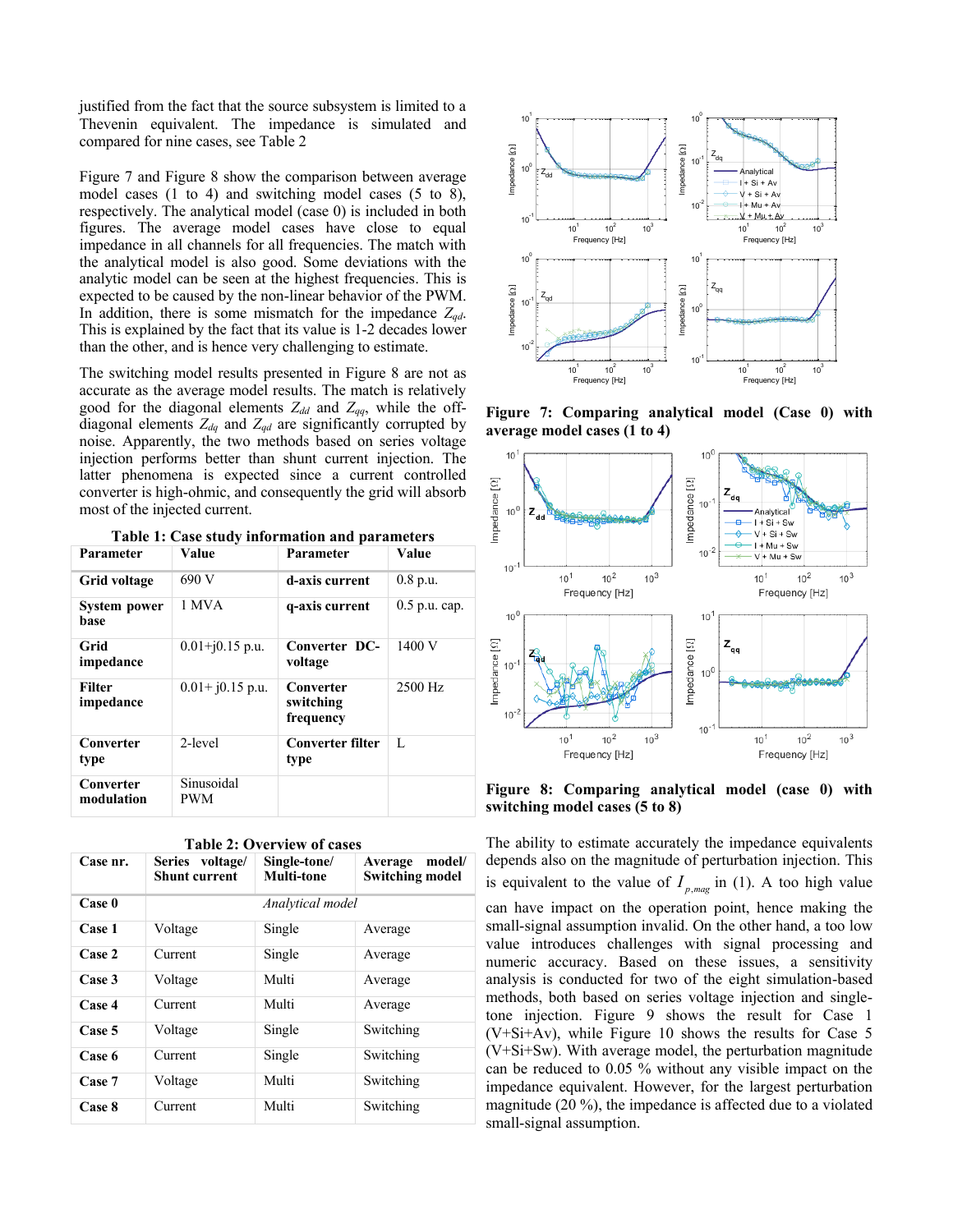With switching model in Figure 10, a similar impact is present for the highest value of perturbation (20 %), although the error is larger. Additionally, the lowest value  $(0.05 \%)$  is corrupted by noise.



**Figure 9: Sensitivity to perturbation magnitude for Case 1 (V + Si + Av). Perturbation current measured in percent of nominal converter current.**



**Figure 10: Sensitivity to perturbation magnitude for Case 5 (V+Si+Sw). Perturbation current measured in percent of nominal converter current.**

# VI. RECOMMENDATIONS

In this paper, nine methods for impedance extraction are compared for a given case study system. When choosing method, one must be aware of the trade-off between accuracy and computational demand. It is evident that the switching models are most accurate, but they bring a significant increase in simulation time. In addition, switching noise and harmonics can corrupt the impedance estimates as explained before. Furthermore, since the systems under study are normally more complex than in Figure 3, switching models are in many cases unpractical. The recommendation is therefore to apply average models for converters, but to represent the switching delay and PWM with sufficient accuracy.

The choice between single-tone and multi-tone is also a tradeoff between accuracy and computational demand. Single-tone is expected to be more robust and accurate, but can take significantly longer simulation time.

When choosing between shunt and series injection, one must identify the subsystem with most complex impedance behavior. If this is the high-ohmic subsystem, series injection is preferred. Otherwise, shunt injection is preferred. Note that this choice is related with numeric accuracy and robustness, and both methods are in principle able to find equal models.

## VII. CONCLUSIONS

This paper has investigated several methods for obtaining frequency dependent impedance equivalents of power systems based on power electronic converters. Such impedance equivalents can be applied in stability and harmonic analysis of complex systems. They can be extracted from analytic calculations, from numeric simulations, or from experimental setups. The possibility to on-line estimate impedance equivalents is an appealing property with great potential for further research.

The paper has compared nine methods for impedance extraction in a reference system including a single gridconnected voltage source converter. One method is based on an analytical model, while the remaining eight are simulationbased. The methods are composed by combinations of

- Series voltage vs. shunt current injection
- Single-tone vs. multi-tone injection
- Average model vs. switching converter model

The match between the analytical model and the simulation results are in general good. Consequently, when analytical models are available they can be used for stability analysis without performing any simulation. The advantage of this is the short calculation time needed to obtain the impedances. The drawback is the challenge in obtaining the model for a large system with multiple units. In addition, it can be challenging to linearize accurately the model around the relevant operation point.

Generally, the results confirm that all nine methods are able to estimate the same impedance equivalent, assuming a proper choice of perturbation magnitude. The most challenging methods are the combinations of switching model and shunt current injection. The high frequency components introduced by the converter switches partly corrupts the